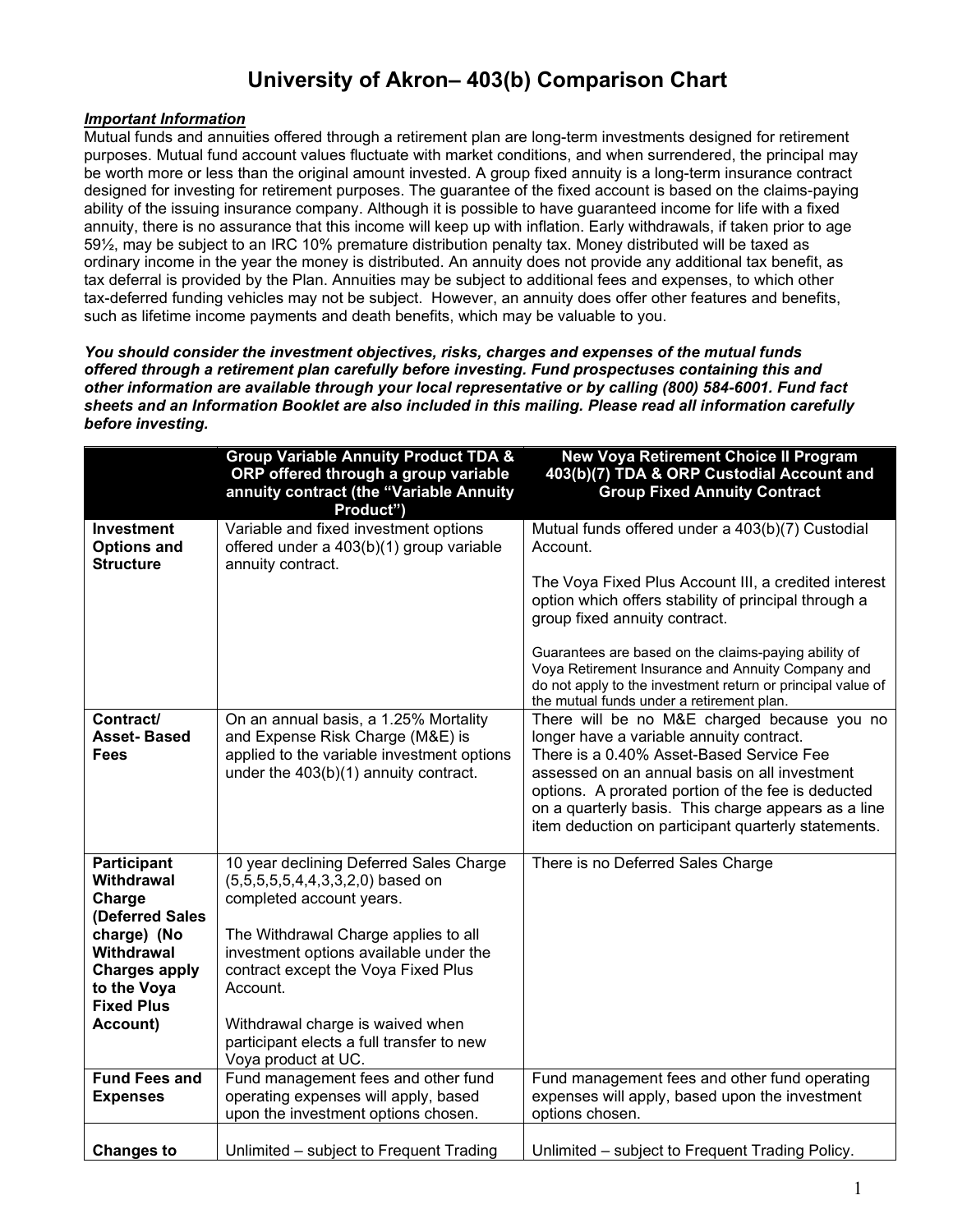| <b>Investment</b><br><b>Selection for</b><br><b>Future</b><br><b>Contributions</b> | Policy.                                                                                                                                                                                                                                                                                                                                                                                                                                                                                                                                                                                                      |                                                                                                                                                                                                                                                                                                                                                                                                                                                                                                                                                                                                                                                                                                                                                                                            |
|------------------------------------------------------------------------------------|--------------------------------------------------------------------------------------------------------------------------------------------------------------------------------------------------------------------------------------------------------------------------------------------------------------------------------------------------------------------------------------------------------------------------------------------------------------------------------------------------------------------------------------------------------------------------------------------------------------|--------------------------------------------------------------------------------------------------------------------------------------------------------------------------------------------------------------------------------------------------------------------------------------------------------------------------------------------------------------------------------------------------------------------------------------------------------------------------------------------------------------------------------------------------------------------------------------------------------------------------------------------------------------------------------------------------------------------------------------------------------------------------------------------|
| <b>Annuity</b><br><b>Payment</b><br><b>Options</b>                                 | Available in fixed or variable payments                                                                                                                                                                                                                                                                                                                                                                                                                                                                                                                                                                      | Available in fixed payments only for assets invested<br>in the Voya Fixed Plus Account III (not available for<br>amounts invested in the 403(b)(7) Mutual Funds).                                                                                                                                                                                                                                                                                                                                                                                                                                                                                                                                                                                                                          |
| Loans                                                                              | Loans are available from your account<br>balance in the Voluntary 403(b) Plan.                                                                                                                                                                                                                                                                                                                                                                                                                                                                                                                               | Loans are available from your account balance<br>held in the mutual funds under the Voluntary<br>403(b)(7) Custodial Account.                                                                                                                                                                                                                                                                                                                                                                                                                                                                                                                                                                                                                                                              |
| <b>Current</b><br><b>Credited</b><br><b>Interest Rate</b>                          | Voya Fixed Account - 4.00%<br>Voya Fixed Plus Account - 3.00%                                                                                                                                                                                                                                                                                                                                                                                                                                                                                                                                                | Voya Fixed Plus Account III - Voya will credit<br>2.75% in year one, 2.25% in year two, and Voya's<br>then prevailing "current" crediting rate. The<br>"current" crediting rate as of 06/30/2021 is 1.15%<br>The current credited rate will never be lower than<br>the Guaranteed Minimum Interest Rate of 1.00% as<br>set forth in your contract.                                                                                                                                                                                                                                                                                                                                                                                                                                         |
|                                                                                    | Rate subject to review on a monthly basis. Guarantee based on the claims paying ability of<br>Voya Retirement Insurance and Annuity Company                                                                                                                                                                                                                                                                                                                                                                                                                                                                  |                                                                                                                                                                                                                                                                                                                                                                                                                                                                                                                                                                                                                                                                                                                                                                                            |
| Contractually<br><b>Guaranteed</b><br><b>Minimum</b><br><b>Interest Rate</b>       | Voya Fixed Account - 4.00%*<br>Voya Fixed Plus Account - 3.00%<br>*New enrollments after 6/13/2016 will receive<br>a 3.00% crediting rate                                                                                                                                                                                                                                                                                                                                                                                                                                                                    | Voya Fixed Plus III Account - 1.00%                                                                                                                                                                                                                                                                                                                                                                                                                                                                                                                                                                                                                                                                                                                                                        |
| Withdrawal<br><b>Restrictions</b>                                                  | Federal restrictions for 403(b)(1)<br><b>Variable Annuity Contract:</b>                                                                                                                                                                                                                                                                                                                                                                                                                                                                                                                                      | Federal restrictions for 403(b)(1) Fixed Annuity<br><b>Contract:</b>                                                                                                                                                                                                                                                                                                                                                                                                                                                                                                                                                                                                                                                                                                                       |
|                                                                                    | Employee Deferrals (including earnings)<br>may generally be distributed only upon<br>your:<br>Severance from employment<br>$\bullet$<br>Death<br>$\bullet$                                                                                                                                                                                                                                                                                                                                                                                                                                                   | Same as the federal withdrawal restrictions under<br>the 403(b)(1) variable annuity contract.<br>Federal restrictions for 403(b)(7)<br><b>Custodial Account:</b>                                                                                                                                                                                                                                                                                                                                                                                                                                                                                                                                                                                                                           |
|                                                                                    | Disability, or<br>$\bullet$<br>Hardship.<br>$\bullet$                                                                                                                                                                                                                                                                                                                                                                                                                                                                                                                                                        | <b>Employee Deferrals and Employer Contributions</b><br>(including earnings) may only be distributed upon<br>your:                                                                                                                                                                                                                                                                                                                                                                                                                                                                                                                                                                                                                                                                         |
|                                                                                    | <b>Note:</b> Hardship withdrawals are limited to<br>Employee Deferrals made after 12/31/88.<br><b>Exceptions to the above distribution</b><br>rules:<br>No IRC withdrawal restrictions apply to:<br>'88 cash value (Employee Deferrals<br>(including earnings) as of 12/31/88);<br><b>Employer Contributions (including</b><br>earnings)<br>In addition to these federal law<br>restrictions, your Plan document may<br>contain additional restrictions on<br>withdrawals from your account.<br>Please refer to your summary Plan<br>description or your employer's<br>benefits office for more information. | Attainment of age 59 $\frac{1}{2}$<br>٠<br>Severance from employment<br>٠<br>Death<br>$\blacksquare$<br>Disability, or<br>$\blacksquare$<br>Hardship.<br>$\blacksquare$<br>Note: Hardship withdrawals are limited to:<br>Employee Deferrals; and<br>$\bullet$<br>'88 cash value (Earnings on Employee<br>$\bullet$<br>Deferrals and Employer Contributions<br>(including earnings) as of 12/31/88)<br>Please note: Amounts mapped from the<br>403(b)(1) fixed and variable annuity options<br>under the current program to the 403(b)1 fixed<br>annuity and the 403(b)(7) mutual funds under<br>the new program will be subject to the more<br>stringent 403(b)(7) withdrawal restrictions.<br>In addition to these federal law restrictions,<br>your Plan document may contain additional |